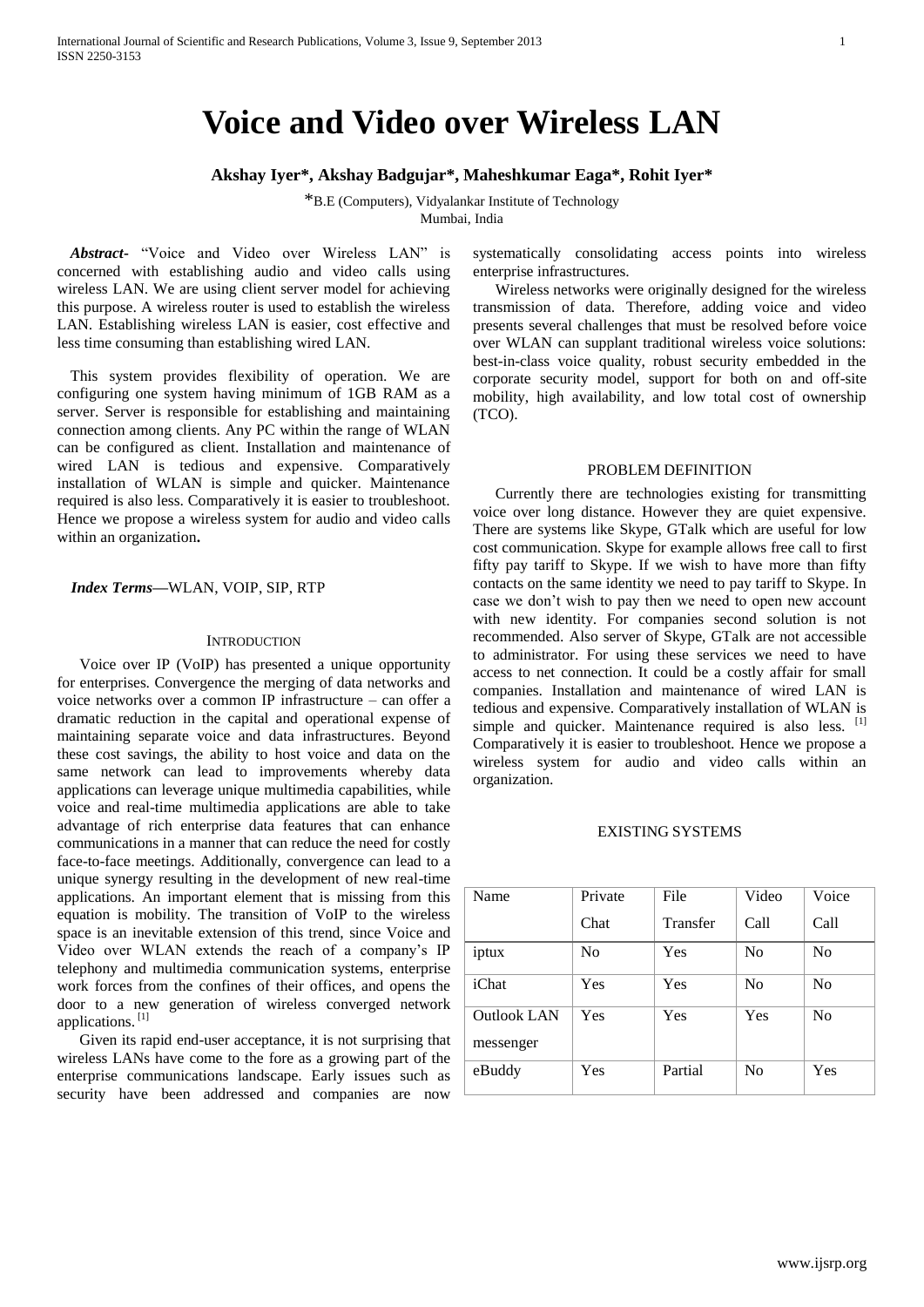| <b>GTalk</b> | Yes | Yes | Third   | Yes |
|--------------|-----|-----|---------|-----|
|              |     |     | party   |     |
|              |     |     | plug-in |     |
| Xfire        | Yes | Yes | No      | Yes |

Table 1: List of existing systems

Currently there are technologies existing for transmitting voice over long distance. However they are quiet expensive. There are systems like Skype, GTalk which are useful for low cost communication. Skype for example allows free call to first fifty pay tariff to Skype. If we wish to have more than fifty contacts on the same identity we need to pay tariff to Skype. In case we don't wish to pay then we need to open new account with new identity. For companies second solution is not recommended. Also server of Skype, GTalk are not accessible to administrator. For using these services we need to have access to net connection. It could be a costly affair for small companies. Installation and maintenance of wired LAN is tedious and expensive.<sup>[2]</sup>

# PROPOSED SYSTEM

There are five main modules in this system. They are:-

- Registration & authentication
- GUI module
- Audio call
- Video call





When we are running client for first time, we need to register client with server. Here we register our desired number with server. When a call is made to any client server it checks if referenced client is registered with it. If client is within range of wireless LAN then connection is established between both clients.



Figure 2: GUI Module

We need GUI for audio and video call. We made those GUI using swing. GUI includes GUI for registering with server, GUI for conferencing, GUI for call progress states. It also includes pop-up box for alerting user on arrival of call. The number of calling client and message is displayed using popup box.



Figure 2: Audio and Video Call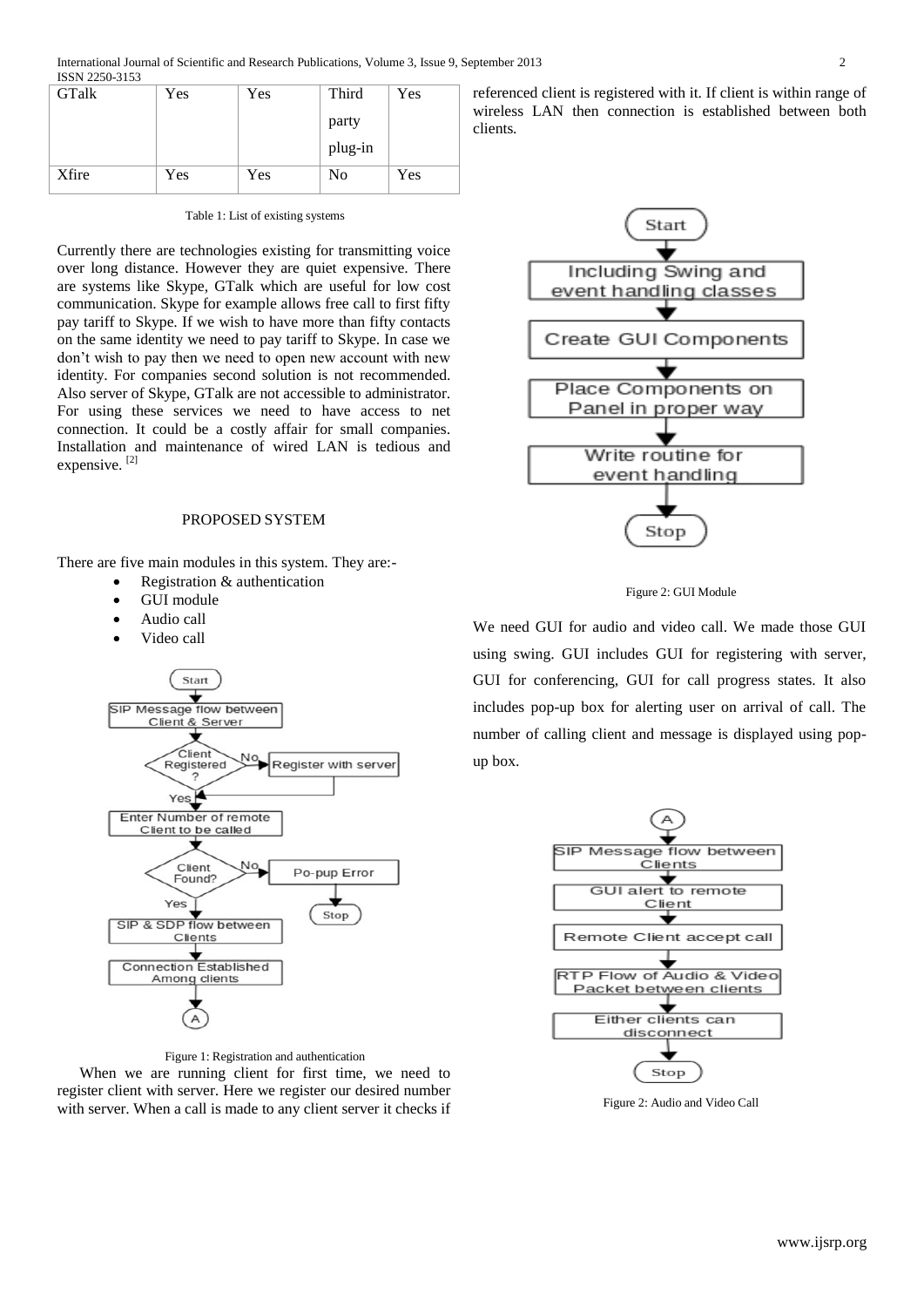We are using SIP for initiating and maintaining session. This module converts speech to bytes & then they are transmitted.DES encryption decryption algorithm for security of transferred data. Since audio, video call require various QOS parameters like delay & jitter within constraint we use RTP to transfer audio, video packets. For efficient transmission of video we need to compress it. Since bandwidth is important consideration in wireless network we are using MPEG compression for video transfer.

#### IMPLEMENTATION

Entire project is mainly based on two modules i.e. server software and client software. Each user must have the client software. Admin will have the server software. To run the client software server software must be in running condition to serve the request of each of the client. These programs can communicate using socket programming. Whenever we run the client software socket connection is established with the IP address of the server and the port number which is open for the communication.

Synchronization between client and server has been achieved with the help of the request messages i.e. client sends the "form no" to the server to tell the server which code the client is currently executing. Whereas server sends the unique field "Data sent=MESSAGE" to tell the client that there is message for you and similarly for other features like file sharing and calling it uses these types of messages.

Feature Implementation

# *A. CLIENT LOGIN*

- Whenever client enters the user name and password on the home page and clicks on "sign in" button these fields are sent to the server side
- Server then checks whether the user is registered or not from the database and sends the reply accordingly
- As soon as the client gets logged in, server sends the profile information of the user and the list of online and offline users.

#### *B. TEXT CHAT*

- Whenever user enters a message it is stored on client side database (to maintain the history) and forwarded to the server
- Server also stores this message on the server database for offline users and forwards it to the receiver client
- On client side MS access is used and server uses 'rs2xml' API to take the data from the chat box and store it in the MS access file
- On the server side Oracle 10g is used as the database for which 'ojdbc6' API is used
- The receiver client again stores the message into the database and message is displayed on the screen

 On clicking on the particular user from the list chat history is loaded from the database in the chat box

#### *C. OFFLINE MESSAGES*

- User can also send the message to offline users, for this at the server side status of each message is maintained i.e. if the message is delivered then status is 'delivered' else status is 'pending'
- Whenever any user is logged in, server checks whether there is any pending message for that user
- If message is pending it simply delivers it to the client and updates the status of that message as 'delivered'

### *D. FILE SHARING*

- Whenever client shares a file it is first sent to the server and then the server forwards it to the client
- The entire file is divided into the packets of size 1024 bytes and these packets are sent to the server in the form of a byte array
- In this way the entire file is transmitted to the server and in a similar way server transmits the file to the receiving client
- File is stored temporarily on the server so that if the client is offline it can be forwarded to him whenever he is available

#### *E. VOICE CHAT*

- To implement voice chat SIP protocol is used which uses special type of messages for establishing, maintaining and terminating the call
- In this system whenever client clicks on the call button the request is sent to the main server, server then forwards the request to the receiver
- Receiver then accepts/rejects the request, this reply is given back to the caller.
- For voice call we have used a special type of mechanism, in which audio data is first recorded and then forwarded to the receiver
- We have used two threads, one for listening to the caller and another for transmitting recorded voice
- To achieve this we use 'Multi chat 1.0' API

# *F. VIDEO CHAT*

For establishing video call we are using classes in the JMF package.

Classes used in this Module:

#### *1) AVReceive2*

AVReceive2 performs the following tasks:

- Open one RTP session per session address given.
- Listen for the NewReceiveStreamEvent from the ReceiveStreamListener.
- Create a JMF Player for each stream received for playback.

# *2) AVTransmit2*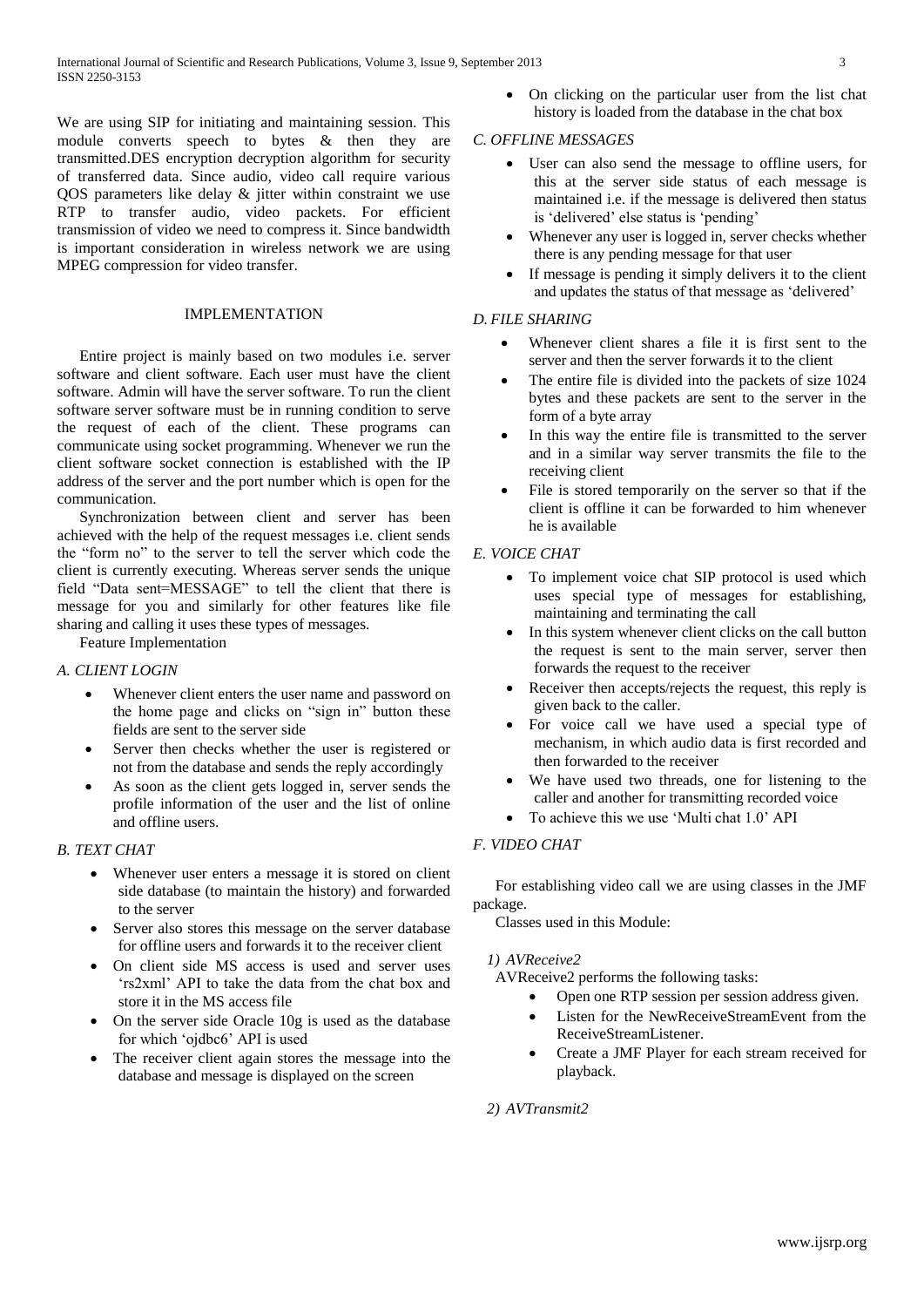This class is used to transmit audio and video on two different ports and the IP address of the receiver

# *3) Player*

This class is used to start the web cam on both the sides

### *4) CaptureDevice*

This class is used to detect audio and video capture device

# *5) Capture*

This class is used to capture the video from web cam

# GRAPHICAL USER INTERFACE



Figure 3: Login Screen

| 函                                 |                  | $\times$<br>▣                      |  |
|-----------------------------------|------------------|------------------------------------|--|
| File<br>Edit Help                 |                  |                                    |  |
| <b>TALK</b>                       | Welcome to VTALK |                                    |  |
| <b>User Profile</b>               |                  |                                    |  |
| Online Contacts<br>$\overline{2}$ | Akshay Badgujar  |                                    |  |
| mahesh<br>Ravi Adepu              | Online           | Name:<br>Akshay Badgujar           |  |
|                                   |                  | Email ID :badgujar_akshay@yahoo.in |  |
|                                   |                  |                                    |  |
|                                   |                  |                                    |  |
| <b>Offline Contacts</b>           |                  |                                    |  |
| vijay<br>akshay                   |                  |                                    |  |
|                                   |                  |                                    |  |
|                                   |                  |                                    |  |
|                                   |                  |                                    |  |
|                                   |                  |                                    |  |
|                                   |                  |                                    |  |

Figure 4: User Profile Screen



#### Figure 5: Conversation View



Figure 5: Call initiation screen

#### **CONCLUSION**

Currently systems are available in market for inexpensive communication. However they have constraints like need for internet connection. In this project we attempt to introduce cheaper audio and video communication over wireless LAN. We achieve this using WLAN based system. As it requires only wireless router, personal computer & does not require internet connection, this system is very cost effective. It is easy to set up the system as no additional wiring is required in case of conventional system used for communication. This system will be of great use in small scale industries as well as educational institutions. It will be helpful as cost cutting means that facilitate audio video communication.

# FUTURE WORK

The motive of this paper was to propose a system for Simple Voice and Video transfer over WLAN.